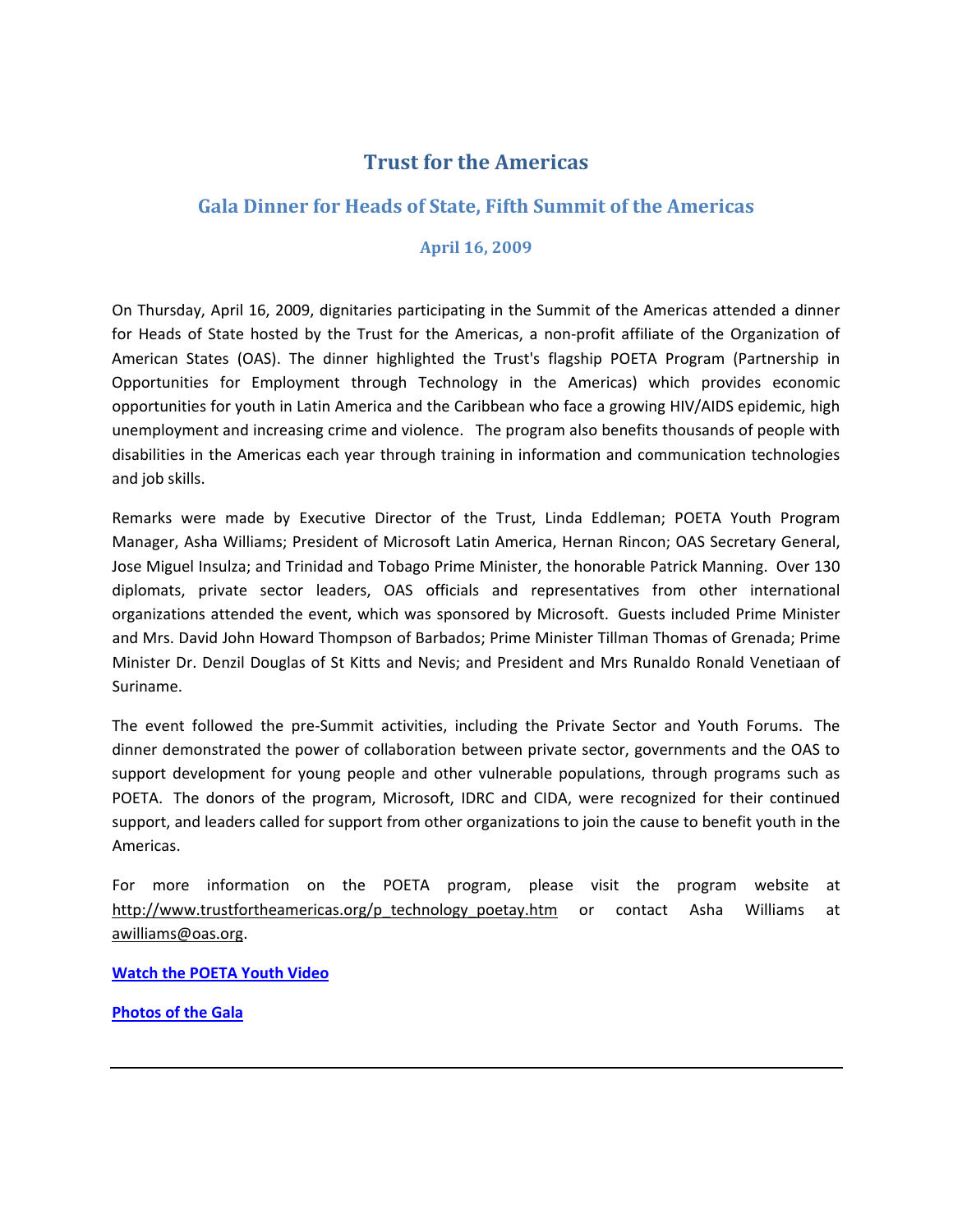## **Photos of the Gala**



**OAS Secretary General Jose Miguel Insulza; Mrs. Insulza; Prime Minister of Trinidad and Tobago, the Hon. Patrick Manning; and Mrs. Manning**

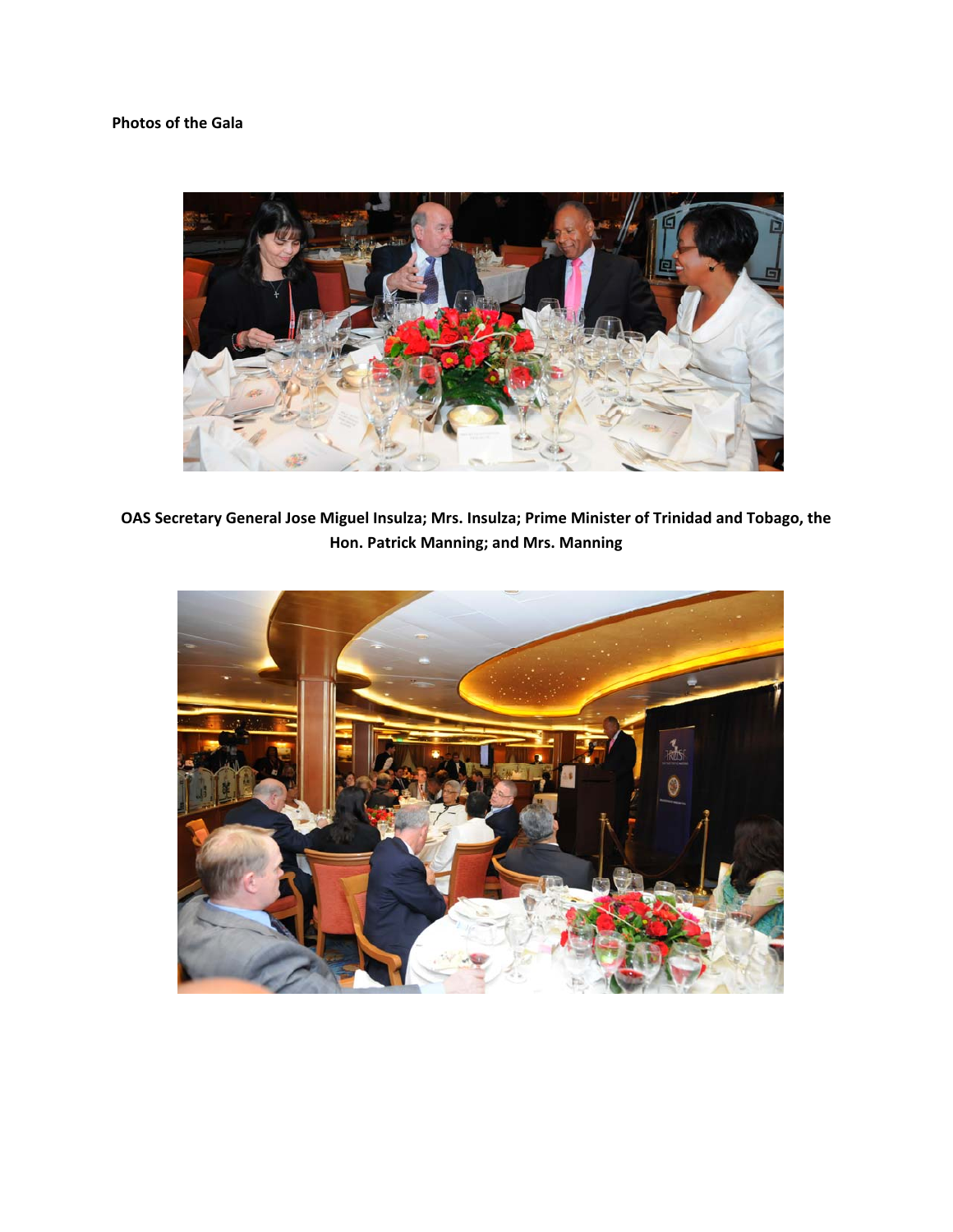

**Prime Minister of Trinidad and Tobago, the Hon. Patrick Manning**